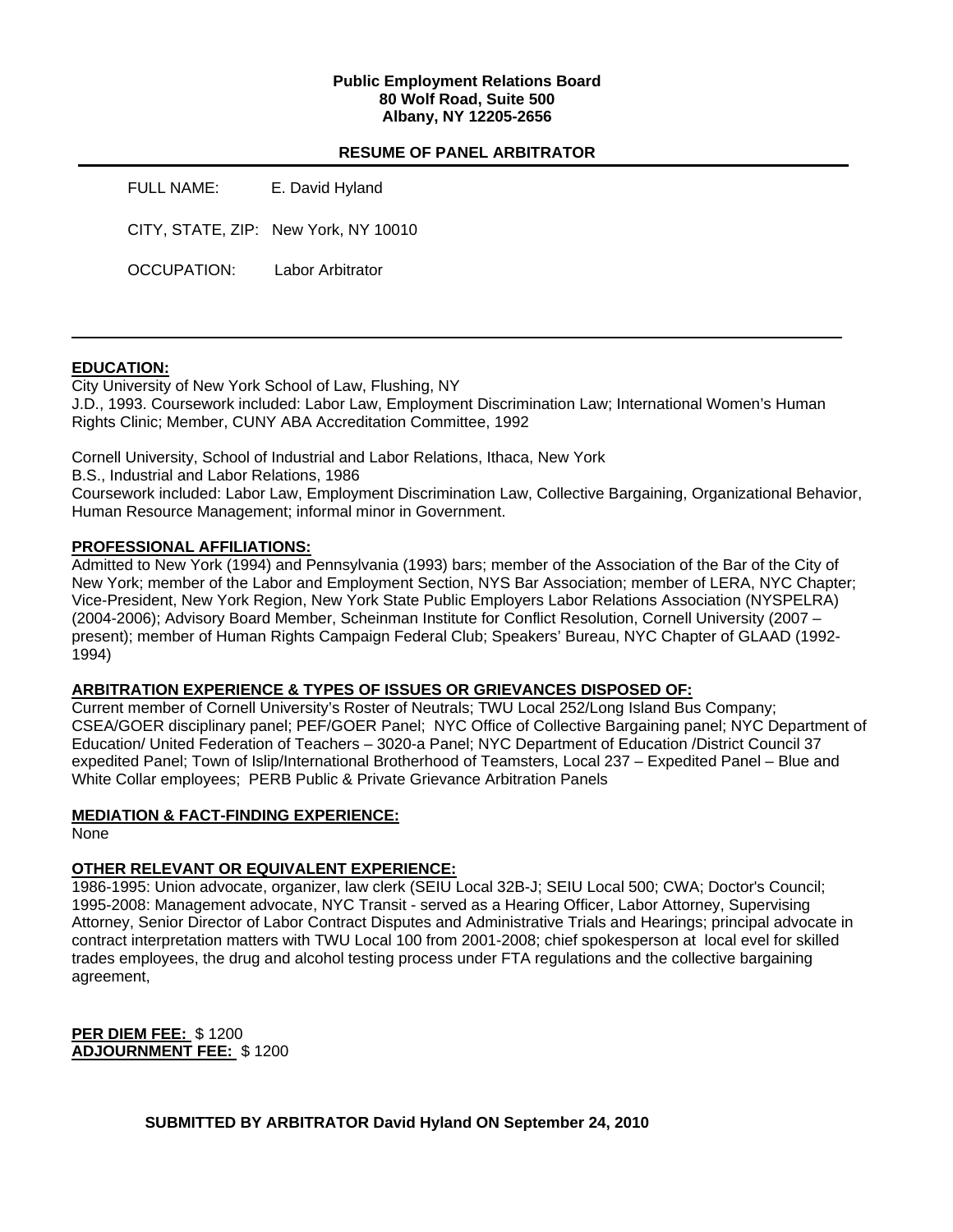#### **Public Employment Relations Board 80 Wolf Road, Suite 500 Albany, NY 12205-2656**

# **BILLING DISCLOSURE STATEMENT**

# ARBITRATOR'S NAME: **E. David Hyland**

The following is a description of my fees and expenses:

A) HEARING TIME.

(1) My per diem is \$1200 for each day or any part thereof spent hearing a case.

(2) If a hearing day exceeds 12 hours, I charge:

 $\Box$ a second full per diem  $\Box$ a prorated per diem

 $\boxtimes$ no additional charge  $\Box$ other (describe) :

(3) Additional comments: If traveling outside of the NY Metro area I would charge for an additional overnight hotel stay and for any penalty associated with travel on public transportation

# B) STUDY TIME.

(1) I charge \$ 1200 for each day spent in preparation of the opinion and award.

(2) This charge  $\Box$  will  $\boxtimes$  will not be prorated for partial days devoted to such preparation.

(3) Additional comments: I will prorate study time in cases where the hearing is very short and the decision does not take more than 5 hours to complete

C) TRAVEL TIME AND EXPENSES.

(1) When travel time plus hearing time exceeds hours in a calendar day:

 $\boxtimes$  Not applicable (no additional charge)

 $\Box$  I charge as follows (describe):

(2) I charge for actual, travel-related expenses incurred in connection with the case  $\boxtimes$ YES  $\Box$  NO.

Where appropriate, a mileage charge for auto travel will be billed at:

 $\boxtimes$  Prevailing IRS rate  $\Box$  Other (describe):

(3) When the scheduled hearing day(s) requires an overnight stay:

 $\boxtimes$ There is no charge, other than for lodging and subsistence.

 $\Box$ I charge as follows (describe):

(4) Additional Comments: